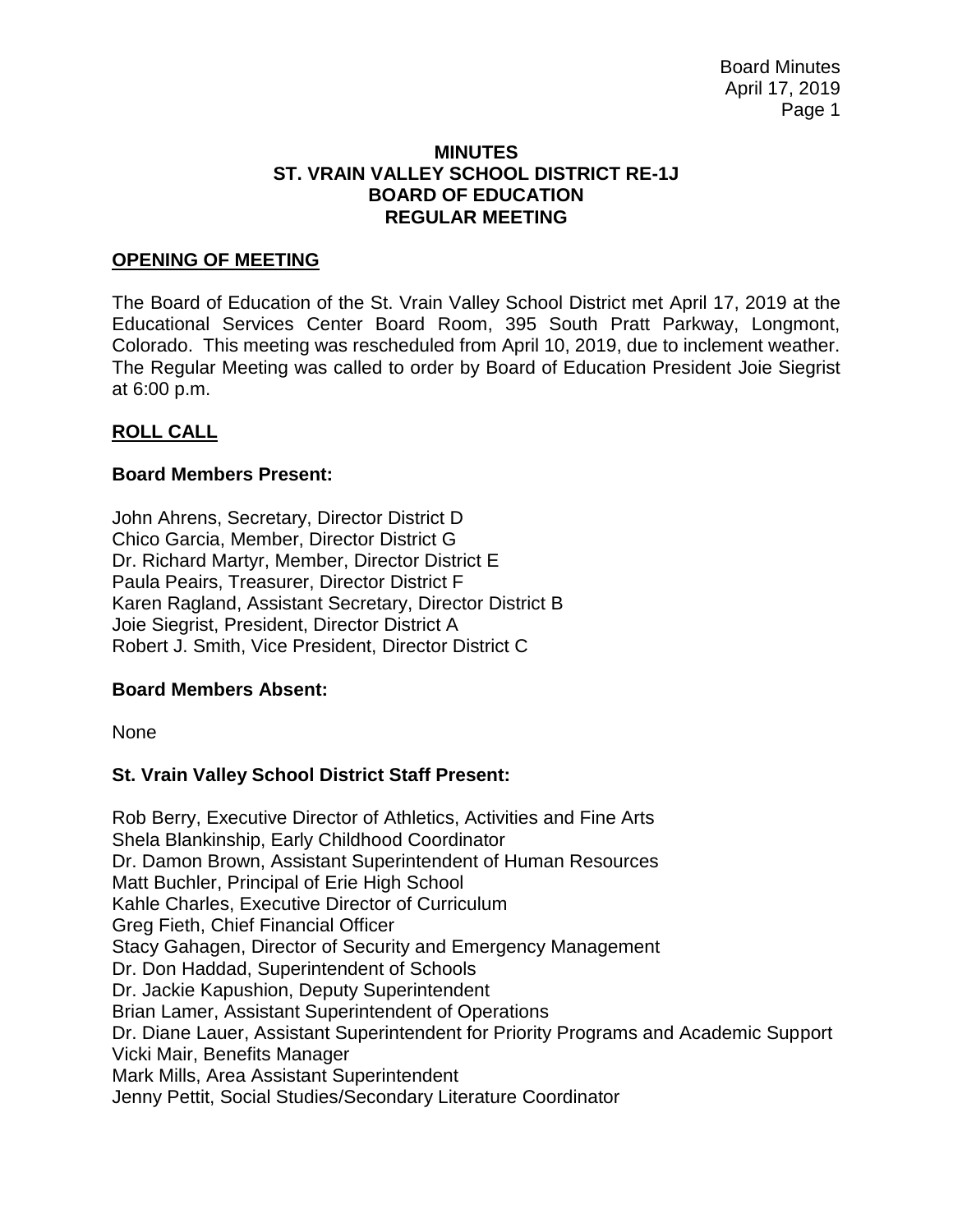Jami Revielle, Frederick High School Social Studies Teacher Tori Teague, Assistant Superintendent of Assessment, Curriculum and Instruction Greg Warren, Mead Elementary Music Teacher

# **AMENDMENTS TO THE AGENDA (2.0)**

All-State Middle/Senior High School Choir and State Champion Speech, Debate, and Forensics students were rescheduled to the May 8, 2019 Regular Meeting because all schools were closed and evening events were cancelled for the safety of staff and students on April 17, 2019.

# **AUDIENCE PARTICIPATION (3.0)**

None

# **VISITORS (4.0)**

Stacy Gahagen showcased the new Colorado School Safety Guide that was shared with the Board. Dr. Haddad and Board members commended Stacy for her participation in this project and her constant vigil to keep staff and students safe.

Matt Buchler recognized Board Member John Ahrens for being the 2019 recipient of the School Board Member of the Year by the Colorado Athletic Directors Association for his contributions to the District and, more specifically, the Erie High School Lacrosse Program.

Eric Palmquist, Director of Health and Benefits, Willis Towers Watson – present to speak on Action Item 8.7 Approval of Healthcare Administrative Services Contract.

Edwina Salazar, Executive Director of the OUR Center – present to speak on Report Item 6.1 LENA Program Update.

Steve Villarreal, President, St. Vrain Valley Education Association – did not address the Board.

# **SUPERINTENDENT UPDATE (5.0)**

- Updated the Board on the RFP process for selecting the District Healthcare providers – in the future, there may be long-term opportunities with a multiple-district cooperative at the state level.
- Dr. Jackie Kapushion reported on the full-day Kindergarten initiative, a project worked on by Dr. Diane Lauer, Greg Fieth and Tony Whiteley, to offer full-day Kindergarten in every St. Vrain elementary school. Parents will still be able to opt out, and keep their child in morning Kindergarten. Communications will get a full description out to parents by the end of April. Board members were very supportive of the initiative, that it is funded by the state, and may someday include a preschool option.
- Project Launch begins this June preliminary numbers of first and second graders are high, and great enthusiasm among our teachers to have school throughout the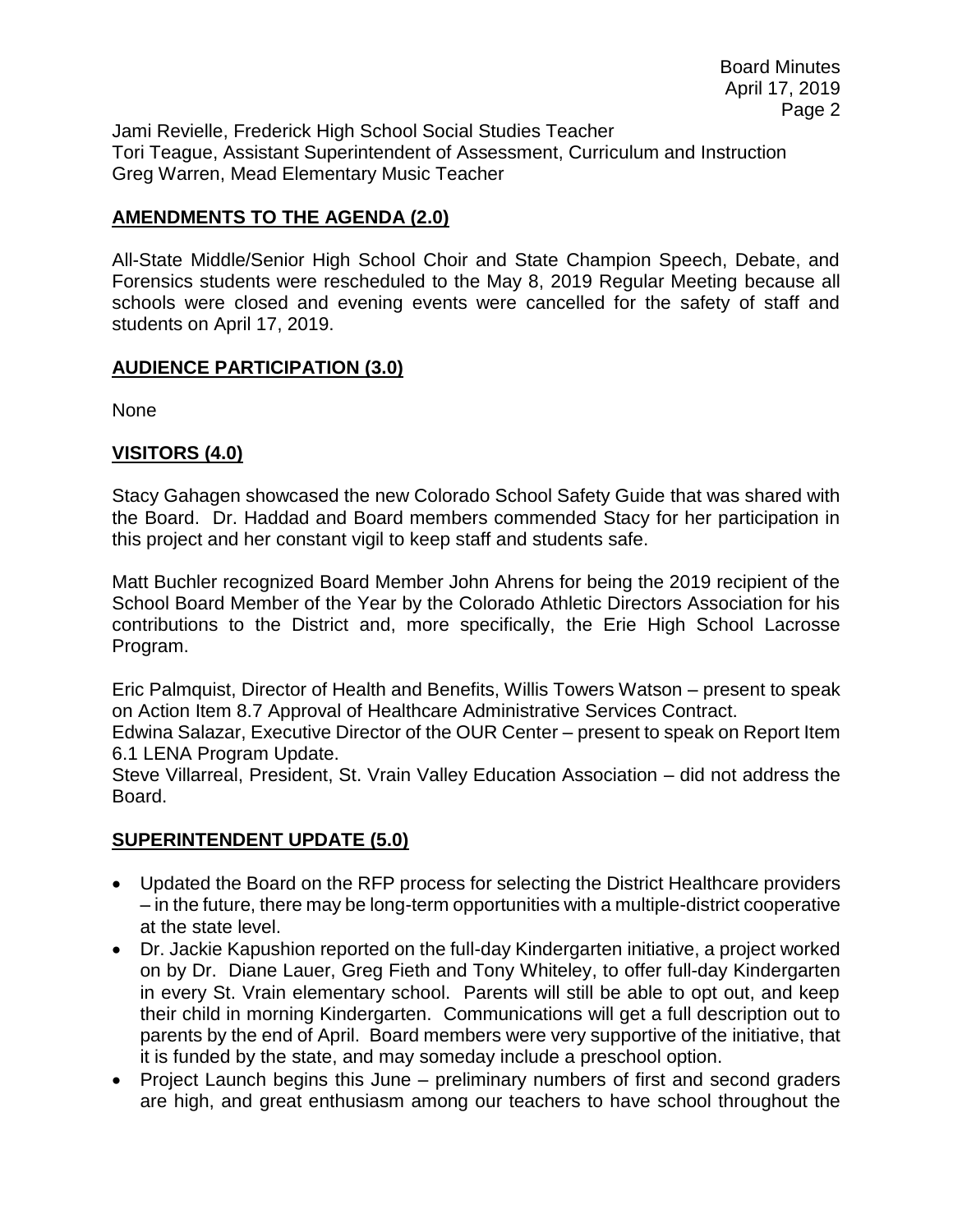month of June. Parents may opt out, if they choose. St. Vrain will reshape the norm in Colorado to have primary students in school through June in Colorado.

- Commended Dr. Damon Brown and his Human Resources team for a robust hiring season, and for moving the timeline up to hire teachers. Announced Hilary Sontag is working on a re-engagement grant for \$844,000 for interventionists.
- Commended Stacy Gahagen for being one of the leaders in safety and security in the state and the country. Dr. Haddad and Stacy have a meeting planned with the Colorado Attorney General to talk about ways to enhance the Safe2Tell Program.

# **REPORTS (6.0)**

# **LENA Program Update (6.1)**

Dr. Diane Lauer, Shela Blankinship, and Edwina Salazar from the OUR Center gave the Board an update and presentation on the LENA (Language Environment Analysis) Program. Board members and Dr. Haddad congratulated Edwina on her retirement, and thanked her for her legacy of community advocacy and strong partnership with the District. Dr. Lauer and her team are looking into additional grants to keep the program sustainable, increase family participation, and improve the graduation rate.

Board members acknowledged Dr. Martyr's role on the Steering Committee for the last two years, Bob Smith's contribution to the program in the start-up years, and hopes that the pilot program will continue and the District will continue to be intimately involved in supporting the Program. They look forward to future data that provides insight into the Program's impact on the long-term achievement of students enrolled in the LENA Program.

# **CONSENT ITEMS (7.0)**

John Ahrens moved to approve Consent Agenda Items 7.1 through 7.11. Karen Ragland seconded.

- 1. Approval: Staff Terminations/Leaves
- 2. Approval: Staff Appointments
- 3. Approval: Approval of Minutes for the March 20, 2019 Regular Meeting
- 4. Approval: Approval of Purchase of Chromebooks & Management Licenses
- 5. Approval: Approval of Purchase of iPad Cases
- 6. Approval: Approval of Contract Award for Learning Management System
- 7. Approval: Approval of Contract Award for Burlington Elementary RTU Replacement Project
- 8. Approval: Approval of Change Order to Construction Manager/General Contractor (CMGC) Contract for Main Street School Renovation Project
- 9. Approval: Approval of Selection & Contract Award for CMGC Contract for Black Rock Elementary Renovation Project
- 10.Approval: Approval of Change Order to CMGC Contract for Skyline High School Addition & Remodel Project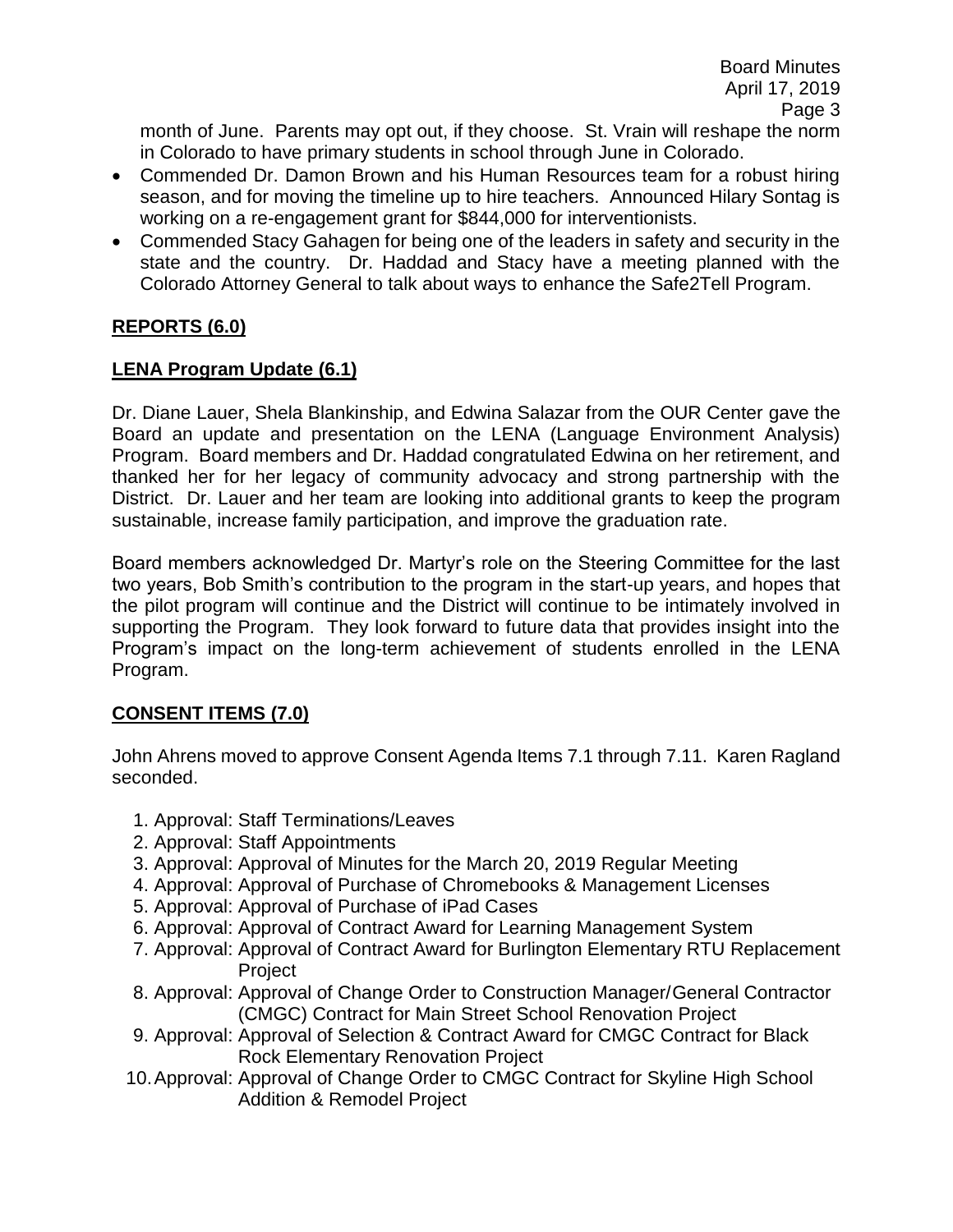11.Approval: Approval of Cancellation of District Events on April 10, 2019

7.4 Brian Lamer confirmed that the Chromebooks and Management Licenses will be purchased using 2012 mill levy funds and not Bond funds as stated in the memo that was originally presented.

The motion carried by unanimous roll call vote: [John Ahrens, yes; Chico Garcia, yes; Dr. Richard Martyr, yes; Paula Peairs, yes; Karen Ragland, yes; Joie Siegrist, yes; Bob Smith, yes].

## **ACTION ITEMS (8.0)**

#### **Adoption of Resolution Proclaiming Tribute to Teachers Day, May 8, 2019 (8.1)**

Dr. Richard Martyr moved that the Board of Education approve a resolution proclaiming support for the Education Foundation for the St. Vrain Valley's celebratory event Tribute to Teachers awards banquet, and declaring May 7, 2019 as Tribute to Teachers Day. Chico Garcia seconded.

Dr. Haddad commended St. Vrain Valley Education Association President Steve Villarreal for an incredible job collaborating with the District. Chico Garcia read the resolution.

Annually, EFSVV hosts Tribute to Teachers to honor St. Vrain Valley teachers. This celebration, on Saturday, May 4, 2019 at Westin Westminster, is in its twelfth year, and includes dinner, an awards program, and entertainment. This event will provide an opportunity for our community to celebrate the excellence of the teachers in our schools.

The motion carried by unanimous roll call vote: [John Ahrens, yes; Chico Garcia, yes; Dr. Richard Martyr, yes; Paula Peairs, yes; Karen Ragland, yes; Joie Siegrist, yes; Bob Smith, yes].

#### **Adoption of Resolution Proclaiming Teacher/Substitute Teacher Appreciation Week, May 6-10, 2019 (8.2)**

Karen Ragland moved that the Board of Education adopt the presented proclamations in honor of Teacher Appreciation Week and Substitute Teacher Appreciation Week, May 6- 10, 2019. Dr. Richard Martyr seconded.

Damon Brown reported that, each year, proclaiming these dates as Teacher Appreciation Week and Substitute Teacher Appreciation Week promotes public awareness of the importance of the role of teachers in public schools. We honor the dedicated, hardworking teachers who provide the best of instruction and learning environments for the students of the St. Vrain Valley School District.

Board members Karen Ragland and John Ahrens read the resolutions.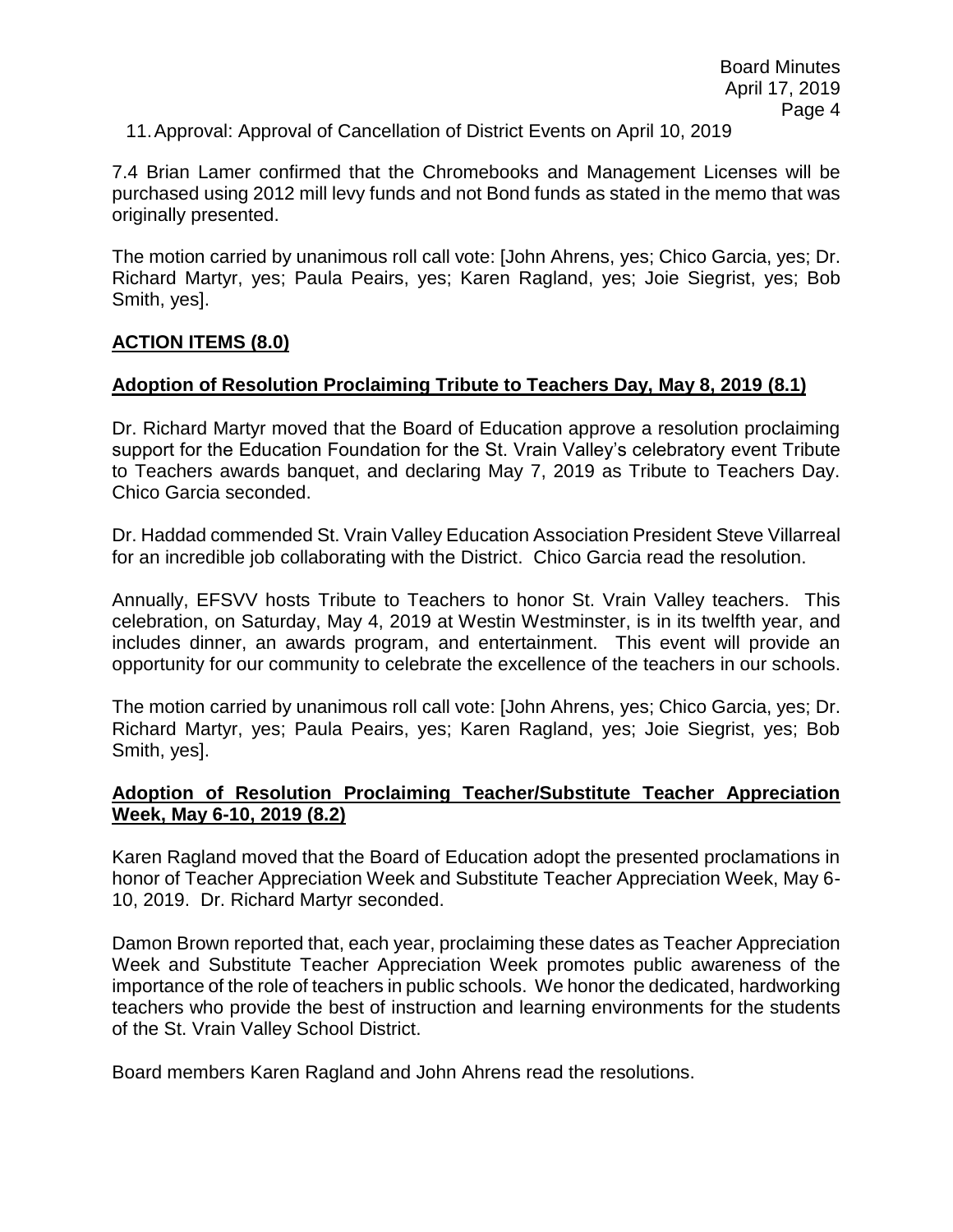## **Approval of High School Social Studies Adoption for AP/Elective Courses (8.3)**

John Ahrens moved that the Board of Education approve the adoption and purchase of **Pearson, McGraw Hill, Cengage, BFW, and Social Studies.com** for high school AP and elective social studies; and, that the Board of Education approve a purchase contract to the above publishers for these digital licenses and class sets of books not to exceed \$452,604 in FY19, based on the estimated student enrollment for 2019-2020. The request includes \$10,000 for staff training for initial Professional Development (PD) to cover the estimated cost of teacher extra duty pay. The PD training provided by the publishers will be gratis. Paula Peairs seconded.

Kahle Charles reported that, during the spring of 2018, the District convened an adoption committee made up of high school social studies teachers from across the District to evaluate high school social studies AP and elective programs, pilot the selected programs, and recommend programs for adoption by the Board of Education. The committee reviewed the Advanced Placement Program standards, expectations for each AP course and current effective teaching practices in social studies. Utilizing these resources, the committee developed an evaluation form for AP and elective high school social studies programs. Jenny Pettit and Jamie Reveille, a Frederick High School Social Studies teacher, each shared their experience piloting the textbooks.

Materials that provided diversity in approaches and philosophy were solicited from six publishers for initial review, all of them aligned with the standards of the College Board. Publisher presentations were conducted for five of the candidate programs, and a final selection was made for the pilot. Eleven teachers volunteered to pilot for the 2018-2019 school year, representing most of the District high schools.

Board members thanked all involved for their extensive research and work piloting the selected course resources.

The motion carried by unanimous roll call vote: [John Ahrens, yes; Chico Garcia, yes; Dr. Richard Martyr, yes; Paula Peairs, yes; Karen Ragland, yes; Joie Siegrist, yes; Bob Smith, yes].

# **Approval of Elementary K-5 Music Instructional Materials Adoption (8.4)**

John Ahrens moved that the Board of Education approve the adoption and purchase of *Quaver Music* for our Elementary K-5 Music instructional materials; and, that the Board of Education approve a purchase contract to *Quaver Music* for these digital licenses, not to exceed \$262,990 in FY19, based on the estimated student enrollment for 2019-2020. Chico Garcia seconded.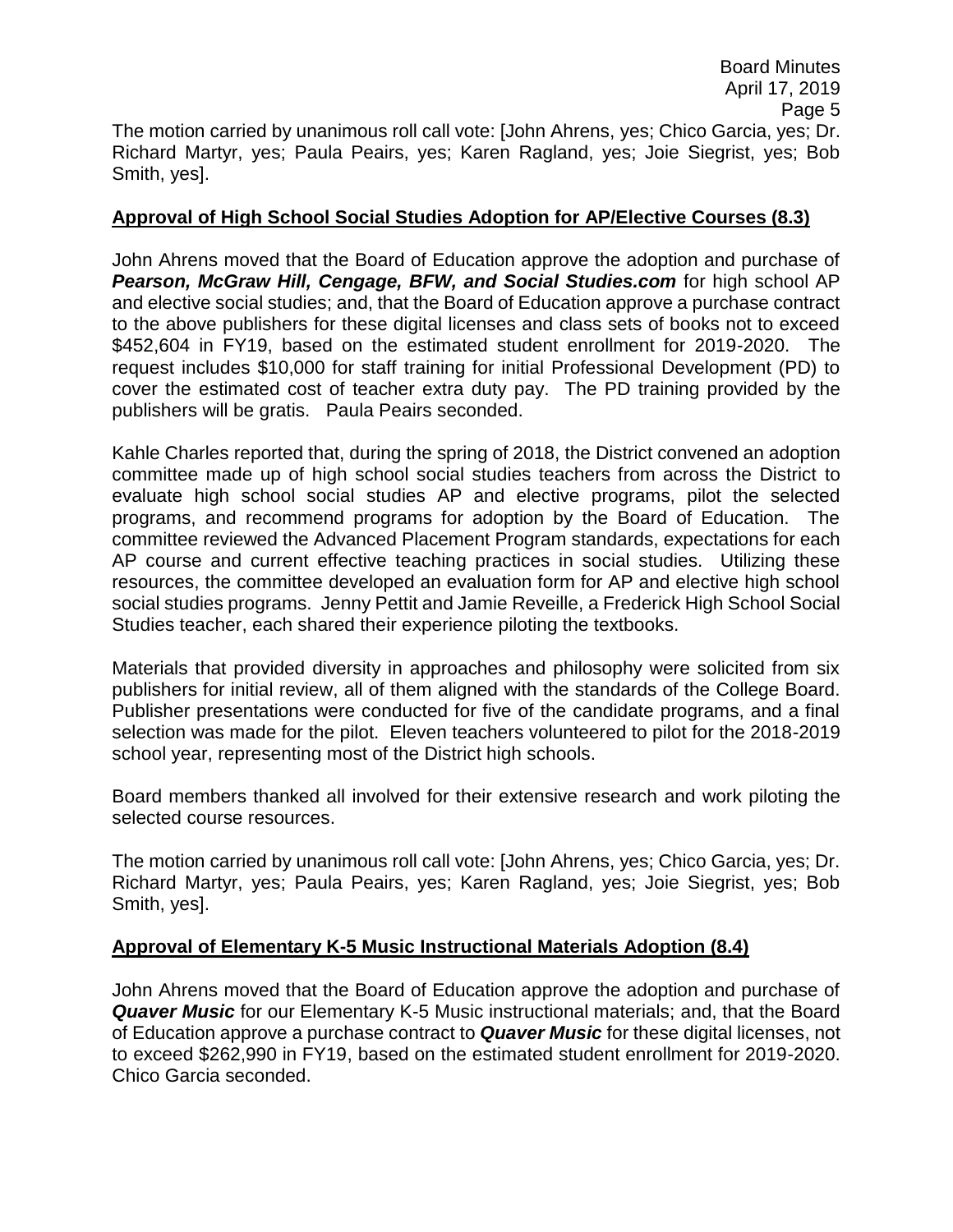Board Minutes April 17, 2019 Page 6

Kahle Charles reported that, during the fall of 2018, the District convened an adoption committee made up of elementary music school teachers from across the District to evaluate elementary music programs, pilot the selected program, and recommended a program for adoption by the Board of Education. The committee reviewed the Colorado Academic Standards and current effective teaching practices in elementary music. Utilizing these resources, the committee developed an evaluation form for elementary music resources. Greg Warren, Mead Elementary Music teacher, shared his experiences piloting the textbooks.

Materials that provided diversity in approaches and philosophy were solicited from ten publishers for initial review. Publisher presentations were conducted for three of the candidate programs, and a final selection was made for the pilot. Ten teachers volunteered to pilot *Quaver Music* for the 2018-2019 school year, representing ten District elementary schools.

Board members expressed their appreciation to Greg Warren for his insights and commitment in piloting the textbook, and reminded everyone how much the Board relies on the expertise and testimonials of the pilot teachers.

The motion carried by unanimous roll call vote: [John Ahrens, yes; Chico Garcia, yes; Dr. Richard Martyr, yes; Paula Peairs, yes; Karen Ragland, yes; Joie Siegrist, yes; Bob Smith, yes].

## **Approval of Secondary Health Adoption (8.5)**

Bob Smith moved that the Board of Education approve the adoption and purchase of *Glencoe* Health Online for high school, *Rosen* Teen Health & Wellness for high school, and *Glencoe* Teen Health for middle school, and, that the Board of Education approve a purchase contract to the educational vendors above for these materials, not to exceed \$304,120 in FY19, based on the estimated student enrollment for 2019-2020. \$16,200 has also been budgeted for staff training for initial professional development to cover the estimated cost of teacher extra duty pay. Karen Ragland seconded.

Rob Berry reported that, during the fall of 2017, the District convened an adoption committee made up of middle and high school teachers from across the District to evaluate the *Glencoe Health Textbook*, pilot the selected program, and recommend a program for adoption by the Board of Education.

The committee reviewed the Colorado Academic Standards and current effective teaching practices in Health. Utilizing these resources, the committee developed an evaluation form for middle and high school Health programs.

Materials that provided diversity in approaches and philosophy were solicited from multiple publishers for initial review and consideration. Publisher presentations were conducted for four candidate programs, and a final selection was made for the pilot. Nine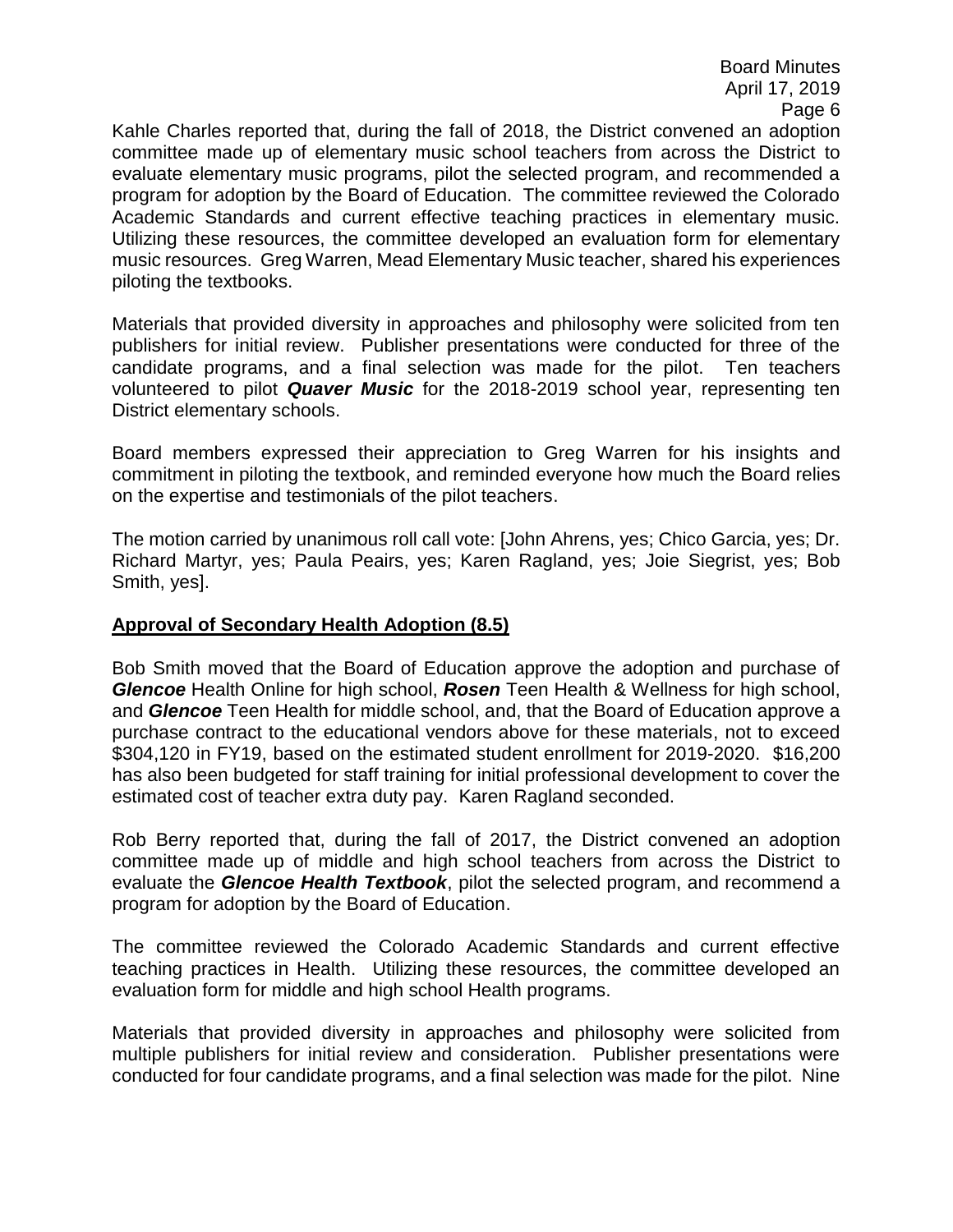teachers volunteered to pilot for the 2018-2019 school year, representing three District high schools and three middle schools.

Rob Berry stated that the Health teachers are very open in their approach to teaching and strictly adhere to state standards. Board members reminded the audience that Board policy states that parents can opt their children out of any Health course topic they are not comfortable with.

The motion carried by unanimous roll call vote: [John Ahrens, yes; Chico Garcia, yes; Dr. Richard Martyr, yes; Paula Peairs, yes; Karen Ragland, yes; Joie Siegrist, yes; Bob Smith, yes].

## **Approval of Extension of World Languages (8.6)**

Karen Ragland moved that the Board of Education approve the purchase of World Language Textbook Licenses for a net bid amount of \$153,705 from Vista Higher Learning. John Ahrens seconded.

Kahle Charles reported that this purchase is to support a one-year extension of 4,377 World Language Textbook Licenses from Vista Higher Learning. The licenses are for Level 1 Spanish, Level 1 French, and AP Spanish. These programs were adopted and approved by the Board of Education on April 1, 2015. The adoption is for seven years, but it was more cost effective to purchase licenses on an annual basis for the last four years of the adoption.

The motion carried by unanimous roll call vote: [John Ahrens, yes; Chico Garcia, yes; Dr. Richard Martyr, yes; Paula Peairs, yes; Karen Ragland, yes; Joie Siegrist, yes; Bob Smith, yes].

## **Approval of Healthcare Administrative Services Contract (8.7)**

Bob Smith moved that the Board of Education approve UMR as the Third-Party Administrator (TPA) for the District's self-funded healthcare benefits program beginning January 1, 2020, and authorize administration to enter contract negotiations and sign the necessary contract documents. The District intends to establish an initial one-year contract with an additional two- or three-year renewal option. Paula Peairs seconded.

Dr. Damon Brown reported that the District solicited proposals for a skilled, professional, and dedicated healthcare plan administrator to support open enrollment during the fall of 2019 in preparation for full services beginning January 1, 2020, through the 2020 calendar year. The TPA will provide healthcare administrative services for the District and assist with meeting other key objectives of ensuring high quality health insurance for employees, implementing value-based insurance design, maximizing network access, expanding wellness initiative offerings and incentives, maximizing tools for price and quality transparency, promoting patient shared decision making and treatment option support, promoting payment reforms, and short- and long-term cost reduction for employees and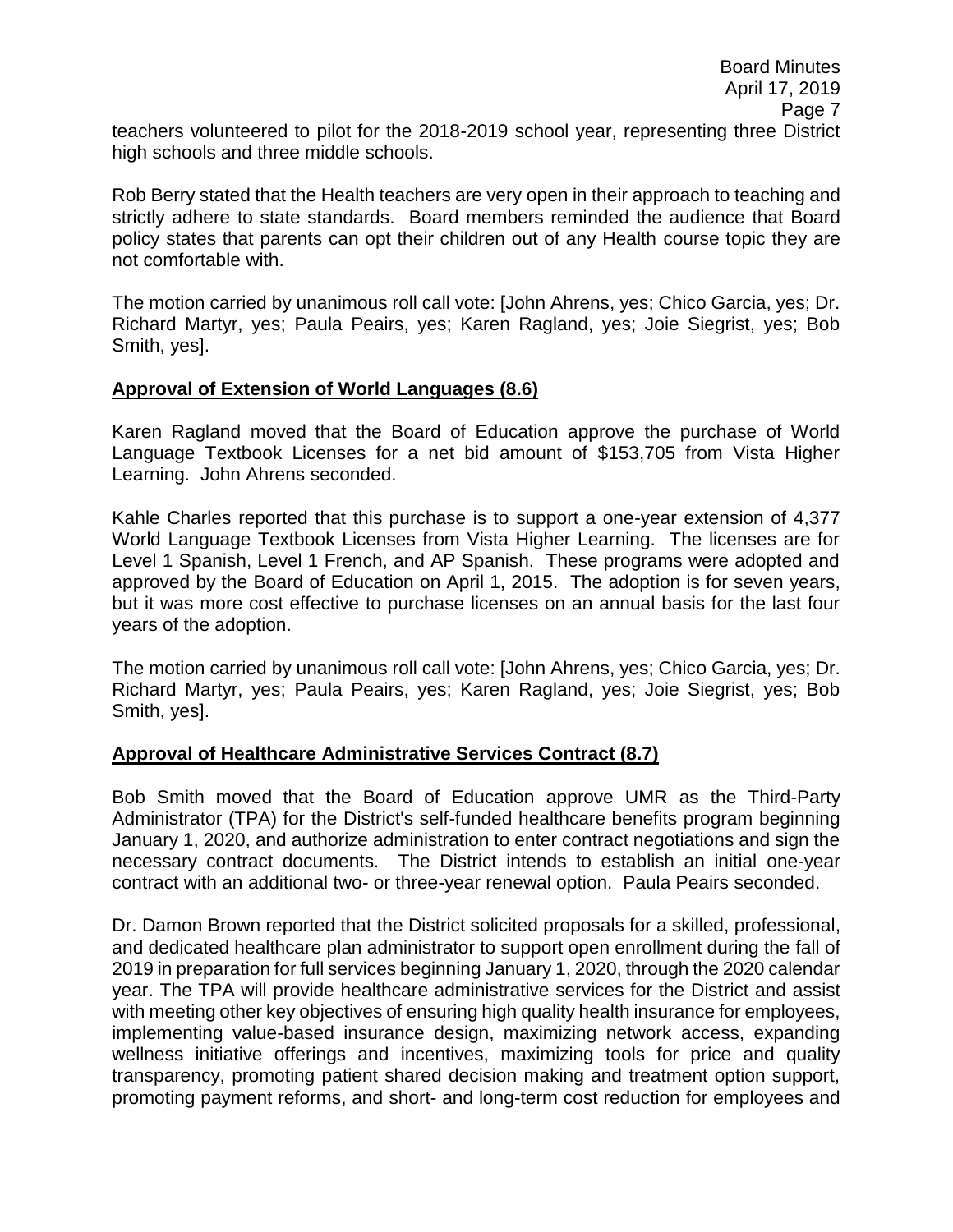The Board, Dr. Haddad, and Dr. Damon Brown thanked Vicki Mair for her extensive work on this process. Vicki thanked everyone for inquiring about the process, and thanked Eric Palmquist, Director of Health and Benefits for Willis Towers Watson for being available for questions.

Dr. Haddad appreciated Dr. Richard Martyr's work on the Colorado Association of School Board's Executive Committee supporting the possibility of a state-level cooperative for health insurance, and congratulated Dr. Damon Brown for completing his Doctorate.

The motion carried by unanimous roll call vote: [John Ahrens, yes; Chico Garcia, yes; Dr. Richard Martyr, yes; Paula Peairs, yes; Karen Ragland, yes; Joie Siegrist, yes; Bob Smith, yes].

# **Approval of Pharmacy Benefit Manager Contract (8.8)**

Karen Ragland moved that the Board of Education approve CVS as the Pharmacy Benefit Manager (PBM) for the District's self-funded pharmacy benefits program beginning January 1, 2020, and authorize the administration to enter contract negotiations and sign the necessary contract documents. The District intends to establish an initial one-year contract with an additional two- or three-year renewal option. Chico Garcia seconded.

Dr. Damon Brown reported that the District solicited proposals for a skilled, professional, and dedicated pharmacy plan administrator to support open enrollment during the fall of 2019 in preparation for full services beginning January 1, 2020, through the 2020 calendar year. The PBM will provide specialty drug and pharmacy claims administration services and will assist the District in ensuring high quality services while meeting other key objectives including enhanced member experience, strong network access and enhanced transparency, integration with the District's health plan, and Third Party Administrator short- and long-term cost reduction in the specialty drug and pharmaceutical areas. The selection committee included teachers, classified staff, and administration in a multi-phase process.

The motion carried by unanimous roll call vote: [John Ahrens, yes; Chico Garcia, yes; Dr. Richard Martyr, yes; Paula Peairs, yes; Karen Ragland, yes; Joie Siegrist, yes; Bob Smith, yes].

## **DISCUSSION ITEMS (9.0)**

## **Board Reports (9.1)**

John Ahrens – Meetings Attended/Comments: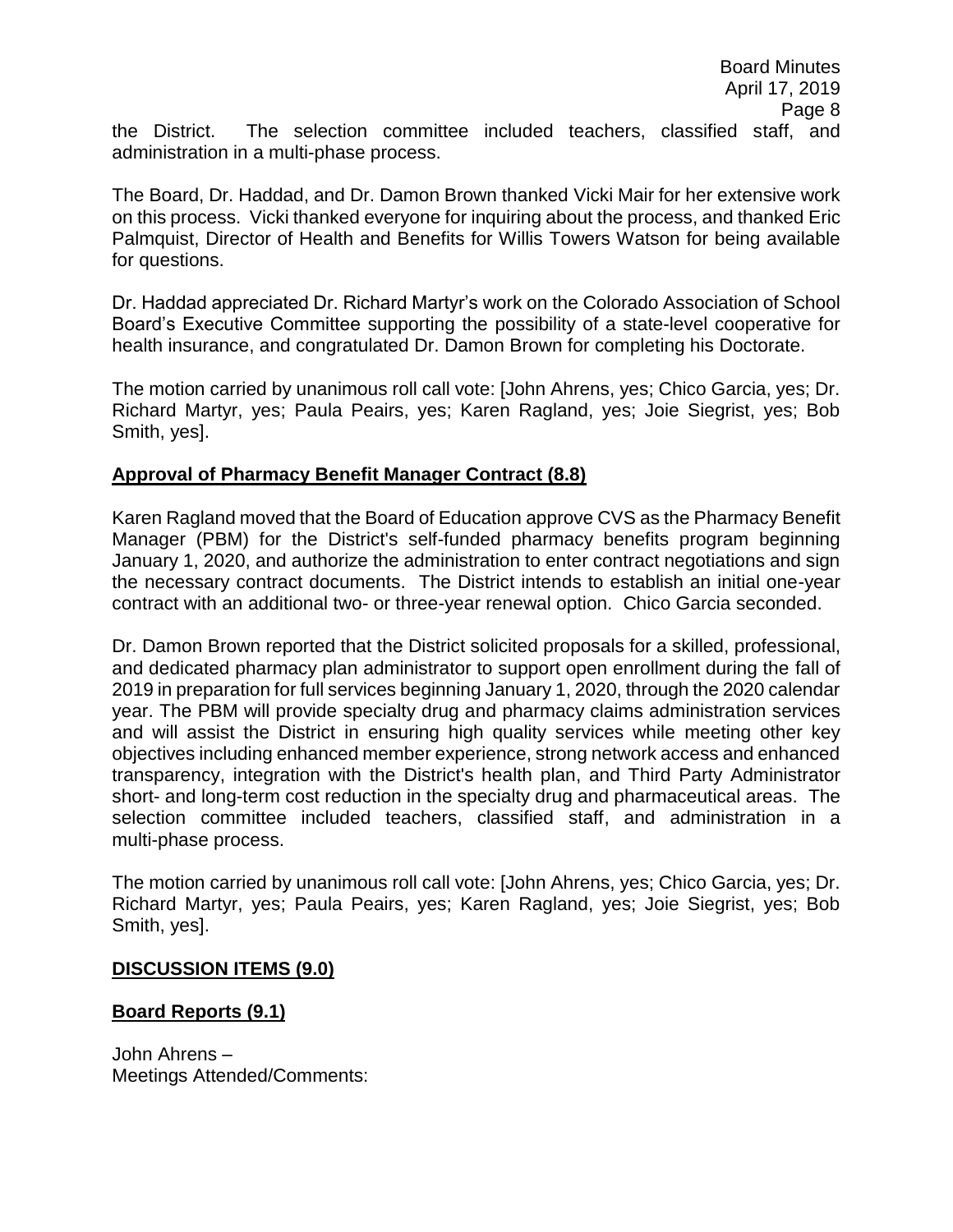- Visited all the schools in his feeder system astounded to see all the extracurricular opportunities the students have. Attends all the sports events, music and drama productions that he can – amazed at the talented students and is so proud to represent this District.
- Reported that Soaring Heights PK-8 is so popular they would soon need portables.

## Chico Garcia –

Meetings Attended/Comments:

- Proud of the Frederick High School Men's basketball program.
- Reported that Frederick High School's Future Business Leaders of America (FBLA) is sending over 50 students to state competition.
- Announced that Frederick High School graduates their first class of Biomedical Science Academy students this year – exciting to see this Program be so successful.

## Dr. Richard Martyr –

Meetings Attended/Comments:

- Longmont High School SMART Team Program commended sponsoring teachers Chris Chou and Kelly Lubkemann who work with the students throughout the year, and Dr. Haddad for his support of the Program. Fifteen of their students presented their project at the American Society of Biochemistry and Molecular Biology's Annual Meeting – a gathering of 12,000 scientists. Dr. Haddad thanked Dr. Martyr for his leadership, and expressed his appreciation to the teachers for their work with the SMART Team students.
- Student Senate Commended Brandon Shaffer for his Student Senate Program, which provides students with first-hand experience with Colorado's legislative process – tremendous inspiration to visit the Capitol. Dr. Haddad added that Brandon has agreed to add a middle school Student Senate Program in the 2019-2020 school year.
- Doing Democracy Day looking forward to participating in the  $10<sup>th</sup>$  year of this program that is a multi-community, multi-school event devoted to area students to work on solutions to real-life local issues.
- Met with Ms. Stubblefield's and Ms. Selleck's Mountain View Elementary 3<sup>rd</sup> grade class – had a wonderful time having a conversation with the students about the roles and responsibilities of a school Board member.
- CASB Executive Director Search 33 candidates will be reduced to 2-3 finalists who will have a final interview on May 1, 2019. Plans are to hire the successful candidate on or before May 8, 2019.

## Paula Peairs –

Meetings Attended/Comments:

- Thanked Tori Teague and her staff for the huge endeavor of the testing process that was completed so efficiently.
- Honored to work with Greg Fieth and his Finance team in the RFP process for a new auditor – extremely effective facilitating of the process along with the thoughtful analysis by the committee, and it was reassuring to know how thoroughly and professionally his team completed the process.